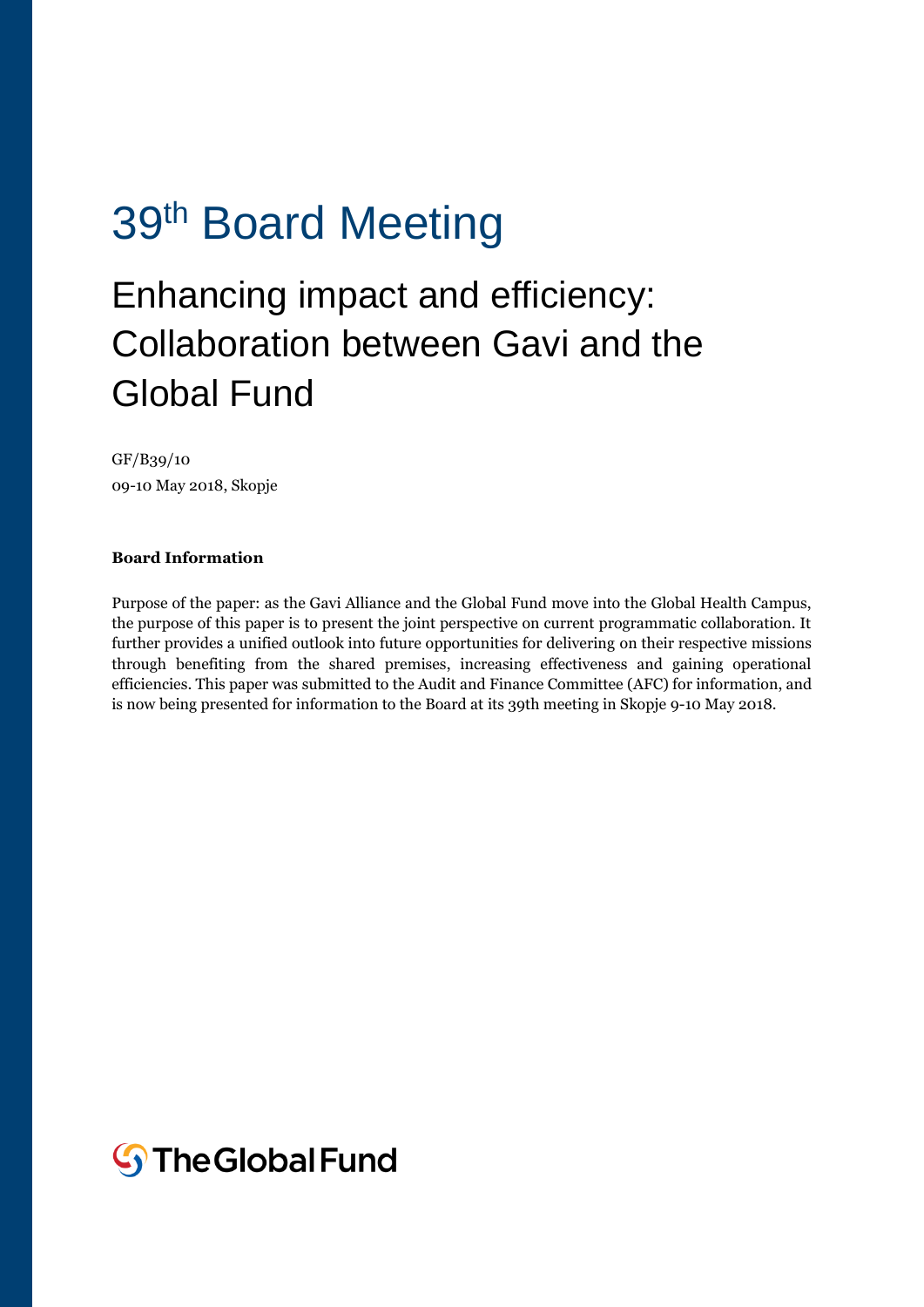### Executive Summary

#### **Context**

The Gavi Alliance ("Gavi") and the Global Fund are the two largest multilateral health financing mechanisms, committed to saving lives and ending epidemics. In achieving their respective missions, Gavi and the Global Fund have shown a meaningful alignment among their overarching strategic objectives, geographical scope of operations and governance representation. In 2018, Gavi and the Global Fund secretariats – alongside Unitaid, Stop TB and Roll Back Malaria – will relocate to the Global Health Campus (GHC) in Geneva. Both organizations recognize that, beyond already existing collaboration in many strategic areas, including routine knowledge sharing and contributions to each other's policies, co-locating will strengthen the impact of individual missions, provide significant opportunities for enhanced collaboration, and drive long-term operational efficiencies. In this context, and in response to the Board's request at its  $38<sup>th</sup>$  Board Meeting, this paper maps out current and potential areas of collaboration between both organizations, programmatic and operational, and calls for a joint consideration, assessment, prioritization and implementation of these.

#### **Questions this paper addresses**

- A. What is the current approach to collaboration between Gavi and the Global Fund?
- B. What are the perspectives for programmatic and operational efficiencies upon moving into the GHC?
- C. What are the next steps?

### **Conclusions**

- A. Both organizations have demonstrated meaningful results in joint programmatic work. Key areas of collaboration include (1) sharing knowledge, information and lessons learned; (2) coordinating political advocacy at global and country level; (3) aligning programmatic policies, and (4) making joint coordinated investments.
- B. Sharing the Global Health Campus will not only deliver operational cost efficiencies in the form of lower rent and service charges, but will enable driving greater value for money by sharing facilities and services (e.g. facilities management, security, printing, the IT network and communications);
- C. Following the move to the GHC, Gavi and Global Fund leadership teams will continue to meet regularly to discuss how the two organisations can collaborate for impact and efficiency. Collaboration will also be discussed by the Gavi Board in mid-2018.

### **Input Sought**

This paper is for information and discussion, having been already presented to the Audit and Finance Committee ("AFC") in March 2018. Key points from the AFC discussion are provided in Annex 1.

### **Input Received**

The paper is a result of joint work between the Gavi and the Global Fund. Leadership and operational teams from both organizations were consulted on the content of this paper on a regular basis and mutually contributed to its development.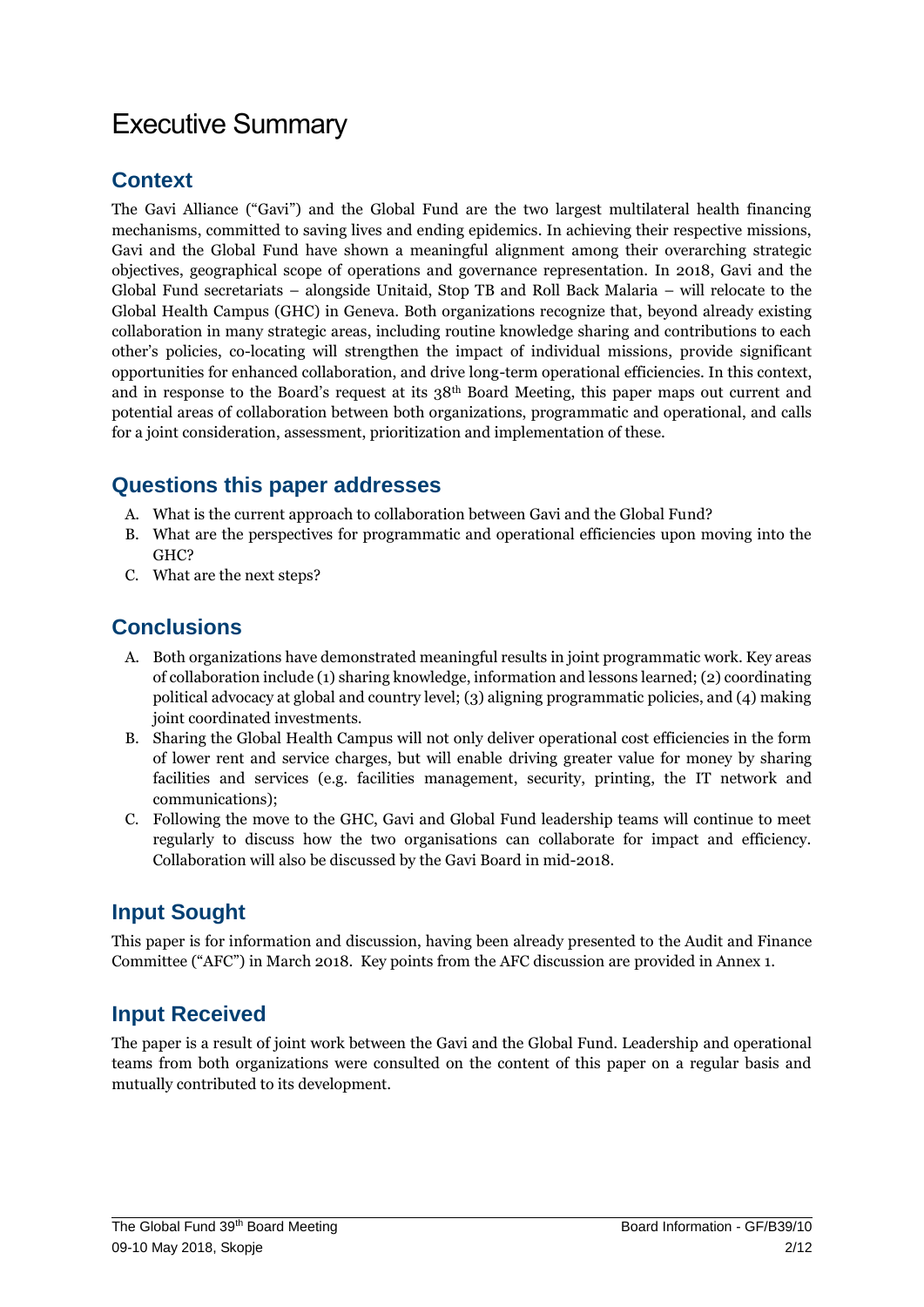



### **Enhancing impact and efficiency: Collaboration between Gavi and the Global Fund**

### **I. Introduction**

Over recent years, Gavi and the Global Fund have increasingly collaborated where this can increase their impact and efficiency. The move to the Global Health Campus will facilitate further collaboration and enable greater sharing of infrastructure and services between the Secretariats of the organizations. The Gavi CEO and Global Fund Executive Director jointly presented their collaboration approach to both Boards in mid-2016. This joint paper describes how the Secretariats have continued to work together to enhance collaboration and provides an update on major areas of joint work. The Gavi CEO and Global Fund Executive Director will jointly discuss this with the Gavi and Global Fund Boards at their upcoming meetings in mid-2018.

### **II. Gavi and the Global Fund**

Gavi and the Global Fund are the two largest multilateral funding agencies in global health and collectively provide over US\$5 billion per year<sup>1</sup> to scale-up access to health services, fight infectious disease and save lives.

Gavi's mission is to protect populations against infectious disease by scaling up immunization programmes to reach all children in lower-income countries. The Global Fund works to end the epidemics of HIV, tuberculosis and malaria by scaling up access to diagnosis, treatment and prevention services in a range of age and population groups, with a key strategic objective to build resilient and sustainable systems for health. Both organizations are committed to building resilient and sustainable systems for health and strengthening overall health systems, providing more health products and services to more people, and ensuring access to improved resources.

Both achieve their mission through providing grants with Gavi's grants largely implemented by national immunization programs and Global Fund grants implemented by a range of principal recipients and sub-recipients across government and civil society. Gavi and the Global Fund investments are also concentrated in many of the same countries (e.g., DR Congo, Ethiopia, India, Kenya, Nigeria, Tanzania, Uganda), while the donor base of Gavi and the Global Fund is also similar.

Although both organizations are focused on controlling disease and saving lives, the two have somewhat different models to achieve their missions. Gavi's grants are largely implemented by national immunization programs whereas Global Fund grants are implemented by a range of principal recipients and sub-recipients across government and civil society. Gavi determines eligibility based on countries'

**.** 

<sup>1</sup> *Gavi disburses approximately US\$1.5 billion per year in programme expenses and the Global Fund disburses approximately US\$4 billion.*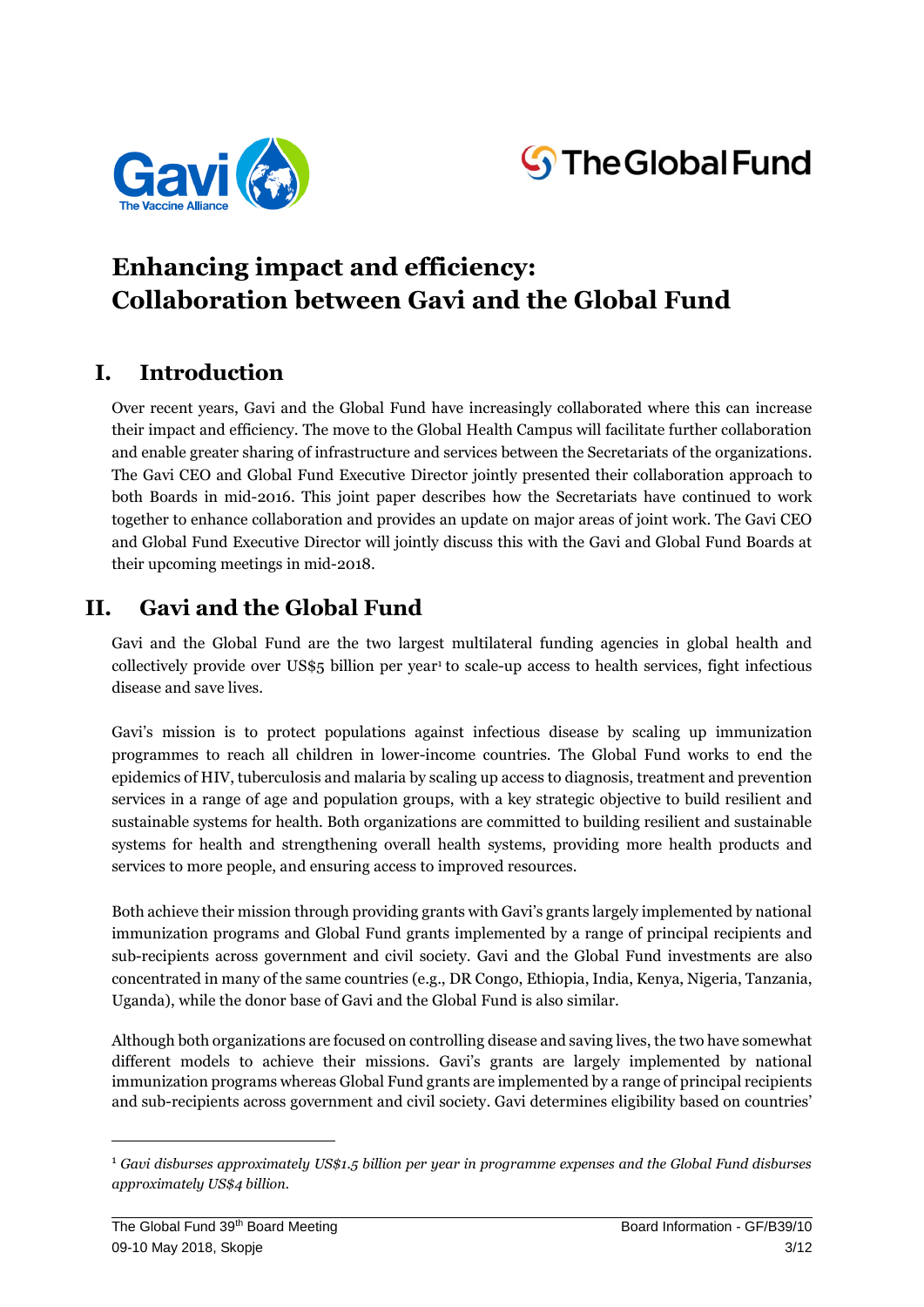income level<sup>2</sup> while the Global Fund determines eligibility based on income level and diseases burden, amongst other factors. Currently, 56 countries remain eligible for Gavi support (of which nine are in the process of transition) while 109 countries are currently eligible for Global Fund support. While the Global Fund has a broader geographical scope, there is significant overlap between the countries supported by both organizations, especially in Africa. Approximately 80% of Gavi's support is provided as commodities, which are procured centrally by UNICEF, whereas the majority of the Global Fund support is in the form of cash grants.

The two organizations work with a range of partners, some of which are common. Gavi's core partners are WHO (Immunisation, Vaccines & Biologics department), UNICEF, CDC, the World Bank and civil society whereas the Global Fund work most closely with WHO (HIV, TB and malaria programs), UNAIDS, Unitaid, UNDP, Stop TB, Roll Back Malaria and civil society organizations (CSOs). Gavi's core partners are members of the Alliance with voting seats on the Board and are directly funded by Gavi for their Alliance activities. The Global Fund's technical partners have non-voting status on the Board and the Global Fund primarily finances technical support through its country grants.

### **III. Approach to collaboration**

Gavi and the Global Fund both recognize the value of collaboration. Working together in the right areas allows both organizations to increase their effectiveness and impact in delivering their respective missions and can also potentially increase the efficiency of their respective operations. Both organizations also work with a range of other partners. Each is judicious in choosing which partners to collaborate with across their respective value chains by weighing comparative advantage and the potential to add value with the potential costs and risks. The leadership of Gavi and the Global Fund have worked together over recent years to map and prioritize potential areas of collaboration. Potential opportunity areas were assessed based on the potential for any of the following types of collaboration:

- A. Sharing knowledge, information and lessons learned
- B. Coordinating political advocacy at global and country level
- C. Aligning programmatic policies and engagement
- D. Making joint or coordinated investments

The two organizations aligned on five areas – four programmatic and one operational – as having the highest potential for collaboration, as illustrated below.

 $\overline{a}$ 

<sup>2</sup> *Currently, Gavi's eligibility threshold is US\$1,580 per capita*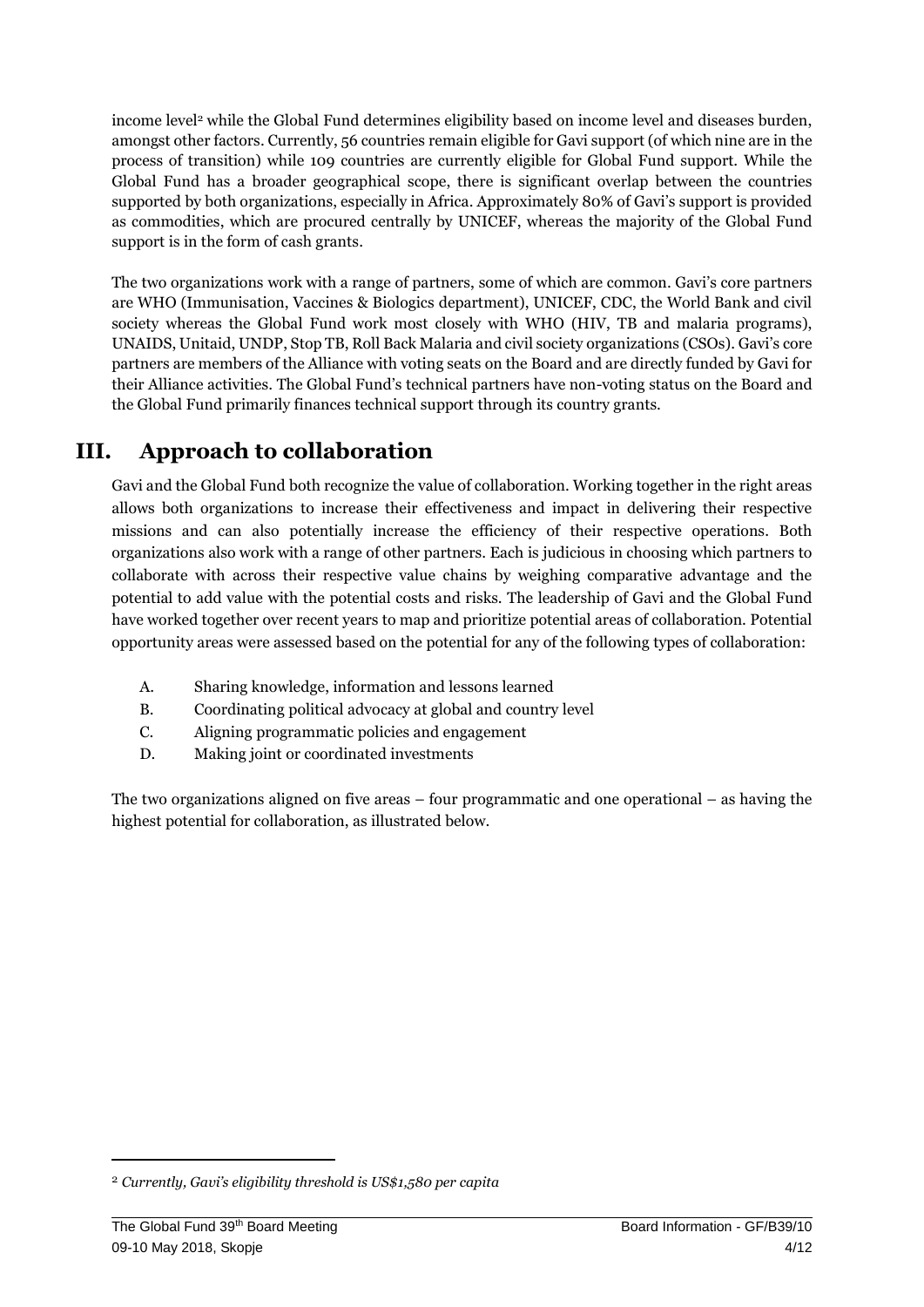

The following sections describe how the organizations collaborate across these areas to increase the impact of their respective programs and the efficiency of operations, and some examples of where collaboration has not added value. As the process of relocation to the new Global Health Campus is ongoing, the magnitude of opportunities for operational efficiencies between both organizations will require careful consideration, assessment, prioritization and implementation.

### **IV. Overview of Gavi-Global Fund collaboration**

#### 1. Programmatic collaboration

*A. Sharing knowledge, information and lessons learned*

Teams across Gavi and the Global Fund regularly share information and expertise. At country level, Gavi's Senior Country Managers and the Global Fund Fund Portfolio Managers routinely share information including political intelligence, external and domestic health financing, fiduciary risk and cost benchmarking. At headquarters, there is continued exchange of information and best practice. For example:

- The Global Fund was a member of the Steering Committee for Gavi's Health System & Immunization Strengthening policy review and collaborated closely on Gavi's review of its fragility policy. It also provided inputs on the development of Gavi's Country Engagement Framework based on experiences with its New Funding model.
- The two share best practice and knowledge on market shaping. Gavi attends the Global Fund's annual Market Dynamics meeting while the Global Fund's Head of Direct Procurement attends Gavi's Vaccines Market Dynamics Convening meeting. The Global Fund was a member of the Steering Committee for Gavi's Supply and Procurement strategy and the Global Fund expert chairs Gavi's Japanese Encephalitis Procurement Reference Group to advise on procurement strategy.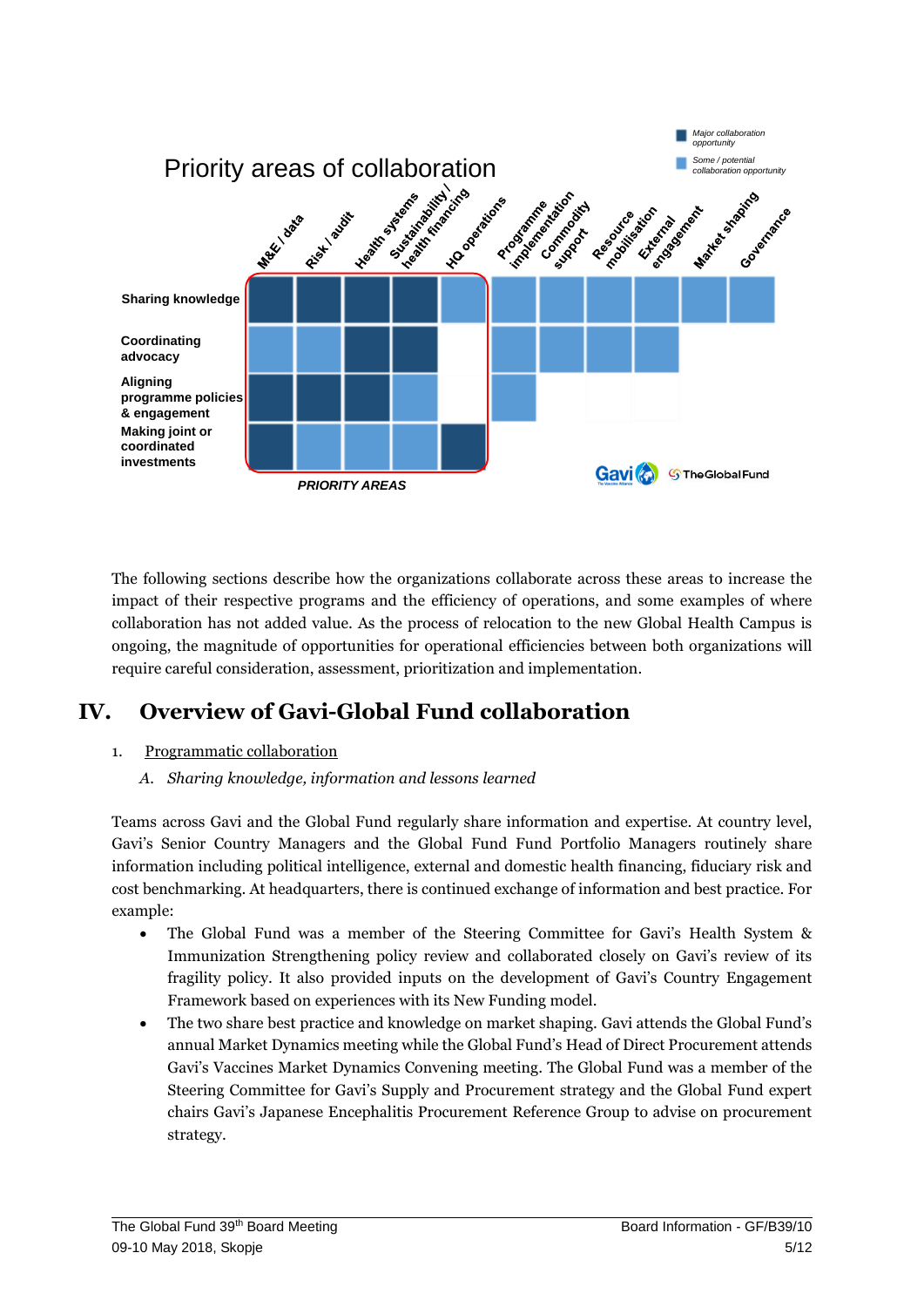#### **Case example 1: Collaborating to manage fiduciary risk**

Gavi and the Global Fund regularly share knowledge and approaches in order to achieve efficiencies in financial management and better manage fiduciary risk. Such collaboration includes:

- 1. Sharing intelligence about risks and financing mechanisms e.g. funds flow mechanisms to subnational levels
- 2. Sharing assessments of implementer capacity to manage grants (Gavi has also sought to use the Global Fund's local fund agents (LFAs) to conduct and inform its Program Capacity Assessments wherever this makes sense)
- 3. Sharing information impacting value-for-money, e.g. comparison of unit costs of grant inputs including unit costs of staff supported by respective grants
- 4. Jointly advocating for better risk management

Where opportunities exist, Gavi and the Global Fund also share oversight mechanisms in higher risk countries. For example, the two share fiduciary agents in DR Congo and Madagascar, while in Kenya and Ghana the Global Fund's LFA serves as a monitoring agent for Gavi. In Sierra Leone, Gavi, the Global Fund and the World Bank agreed with the Ministry of Health to have the same financial management unit, IHPAU, manage the health systems investments of all three organizations. The Global Fund and Gavi agreed to jointly fund a fiscal agent in IHPAU to ensure transparency, accountability and integrity in the use of grant funds and to build the capacity of IHPAU. Gavi and the Global Fund share the costs of IHPAU including a shared assurance mechanism, a common audit and an agreed programme of expenditures verification. The three agencies also conduct joint monitoring missions to reduce the burden of multiple missions.

There is close coordination between the resource mobilization teams of both organizations. Teams from both sides provided advice to each other and helped brainstorm as each organization prepared for their most recent replenishments. For example, the Global Fund's Director of External Relations briefed Gavi leadership on lessons learned as part of Gavi's preparation for its last replenishment. Similarly, the Global Fund's Audit and Finance Committee requested Gavi insight on how to manage exchange rate challenges as part of the replenishment and Gavi leadership was interviewed by the Office of the Inspector General (OIG) as part of a review of the Global Fund's replenishment. Donor managers also share intelligence about existing and new markets (e.g., at the request of the Global Fund, Gavi provided advice and contacts that helped the Fund secure new support in the Middle East). Gavi and the Global Fund also share lessons learned in their respective efforts to engage the private sector (e.g., they conducted a joint workshop to review their respective due diligence processes) and in some areas, the two organizations jointly advocate for greater private sector engagement.

Both governance teams work closely together to share information and experience in order to strengthen their respective governance processes. This covers a wide range of areas including:

- Approach and experience in appointing Board Chair, Board members and CEO,
- Board and Committee composition, and matrices to evaluate appropriate competencies,
- Approach to supporting developing country constituencies, including potential for Gavi to share mechanism used by GF for its African constituencies,
- Efforts to strengthen the drafting and sharing of Board and Committee papers (including experiences with online IT platforms),
- Co-operation with the Global Fund Ethics Officer around Gavi's revision of its Conflicts Policy and prospective evaluation of current Ethics Policy and approach taken by Global Fund,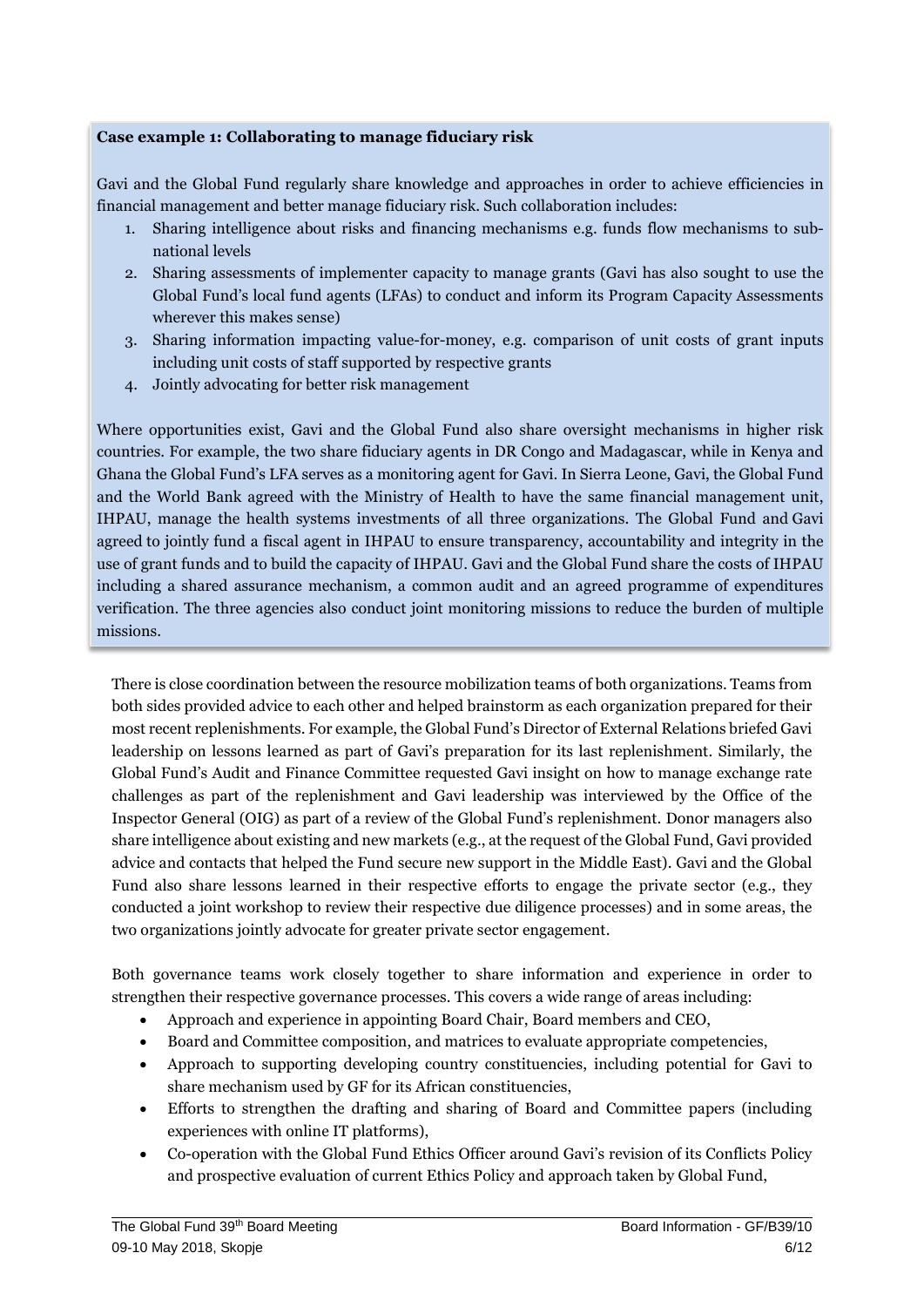- Coordination of governance calendars, which will be even more important once co-located in the Global Health Campus,
- Approach to Board and Committee self-evaluation,
- Exploring potential collaboration between Gavi, the Global Fund and the Global Partnership for Education, especially around policy related to the boards and their committees.

The Gavi Audit & Investigations Department and the Global Fund OIG have agreed a Memorandum of Understanding to enable information to be shared confidentially between the two. The teams have also agreed principles on sharing information, coordinating audit plans and, potentially, aligning audit or investigatory work (which is feasible where there is operational overlap between Gavi and the Global Fund programs as discussed in Case example 2 below).

#### **Case example 2: Opportunities and limitations to collaboration in audit**

In 2016, the audit functions of Gavi and the Global Fund identified 25 priority countries in which to explore collaboration based on commonality of financial management, supply chain, and in-country assurance. In 2017, Gavi's audit team and the Global Fund OIG collaborated on an audit of the programs in Zambia to evaluate whether there is scope to enhance efficiency and effectiveness of audit in these countries. The audit teams undertook their audits in the same three week period, staying at the same hotel, and holding workshops together to share findings.

The teams obtained a number of benefits from working together in terms of sharing intelligence and communicating certain common themes identified to the Ministry of Health (MoH). However, they found that there was insufficient operational overlap between the operating models of Gavi and the Global Fund to enable a joint audit to add value because:

- The principal recipients of support: the Global Fund's primary recipients are UNDP, the Church Health Association of Zambia (CHAZ) and a Project Management Unit (PMU) in the Ministry of Health. Gavi support is channeled to other parts of the Ministry of Health.
- Commodity management and distribution is undertaken through different channels: The Global Fund-financed pharmaceutical products are delivered directly to the central stores, Medical Stores Limited, and the CHAZ warehouse, each with different distribution channels throughout the country; vaccines are stored at the National Vaccine Stores under the supervision of the EPI team and at sub-national levels, immunization programs are overseen by the provincial and district health officers.

 Financial management is undertaken by the PMU reporting to the Permanent Secretary in the MoH for the Global Fund grants and a donors unit reporting to the Chief Accountant for Gavi. Based on this, and experience in other countries, both teams concluded that the limited operational overlap between Gavi and the Global Fund – with different systems, structures and personnel typically executing the programmes – means there are few synergies in common audit execution (there may be more synergy in collaborating with other partners and Gavi is exploring potential shared audit work with WHO and UNICEF, for example). Going forward, the two teams will continue to discuss and align their plans and systematically evaluate where there might be opportunities for collaboration in countries.

#### *A. Coordinating political advocacy at global and country level*

Gavi and the Global Fund have similar policy priorities. Both seek to shape the global political discourse to ensure that health remains high on the policy agenda and to optimize the global development and health architecture in support of the SDGs, also beyond health. To this end, the two organizations coordinate their global advocacy efforts – such as working to ensure that G7 and G20 summits explicitly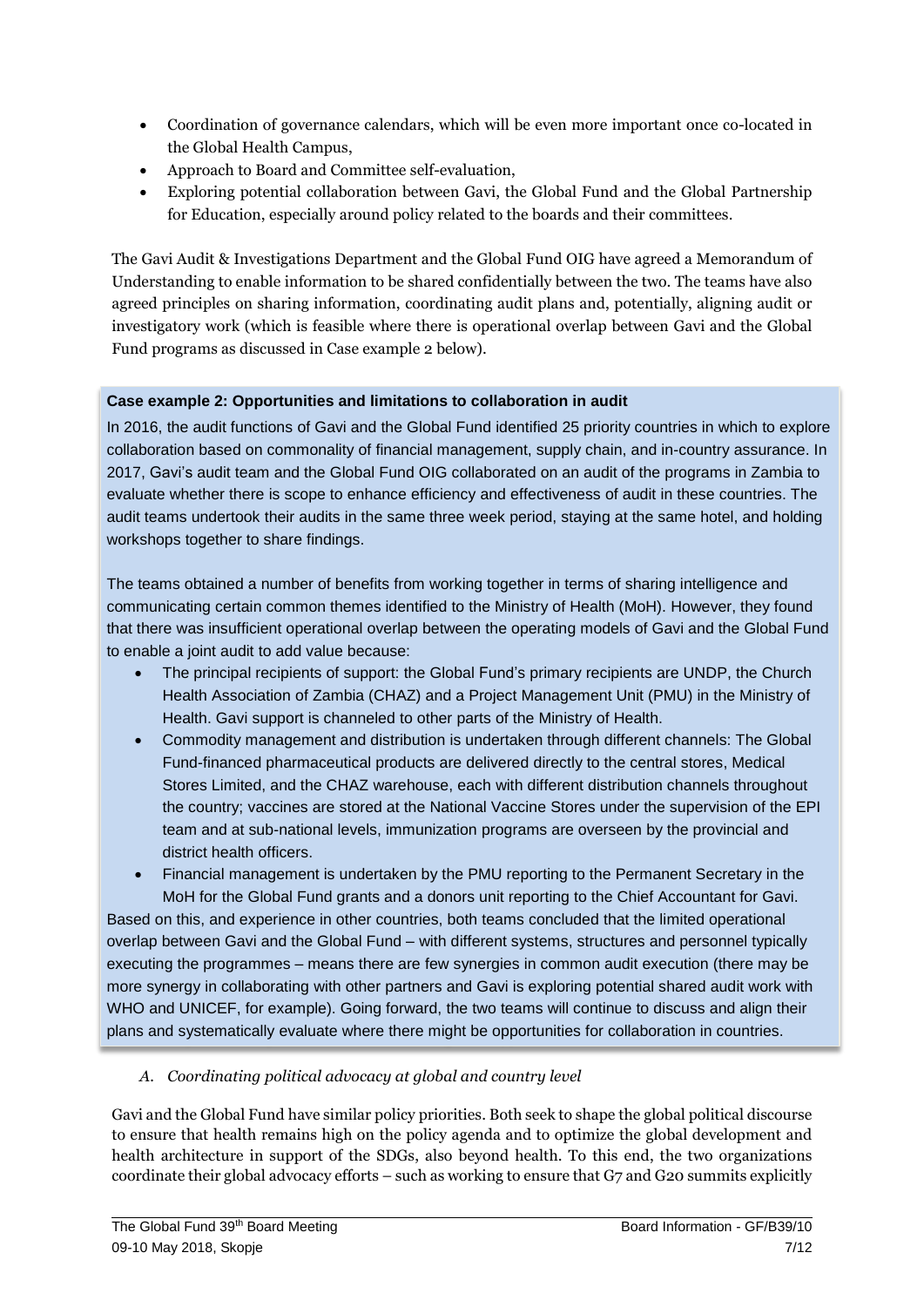recognise the importance of global health. Equally, both coordinate contributions to global health initiatives such as the Global Financing Facility (GFF – where both are represented on the GFF Investors Group and coordinate technical and policy positions in advance of meetings), the Partnership for Maternal, Neonatal and Child Health (where currently Gavi represents the Global Fund on the board) and UHC2030 (where representation rotates between the two). The two organisations have the Global Fund hosted joint events (such as at the recent Tokyo Universal Health Coverage Conference) and work together, along with CSO advocates, to ensure health remains high on donor agendas.

In implementing countries, Gavi and the Global Fund work together to advocate for greater domestic investment in health and strengthening of primary healthcare systems. For example, the two organisations are increasingly coordinating missions to countries where helpful to enable more effective engagement (e.g., in Afghanistan, Central African Republic, DR Congo, Eritrea, Guinea-Bissau, Niger). This includes engagement at senior level where required (e.g., joint visits of Gavi's CEO and the Global Fund's Executive Director to Nigeria and Ethiopia; high-level mission to Malawi including both organisations and the Global Partnership for Education to explore opportunities for more systematic engagement between the health and education sectors).

#### *B. Aligning programmatic policies and engagement*

Gavi and the Global Fund seek, wherever appropriate, to align their programmatic policies and approaches. This reduces transaction costs for countries, ensures Gavi and Global Fund efforts are mutually reinforcing and helps to ensure that both are using best practice approaches. The two organizations collaborated closely to develop their respective policies and operational guidelines on topics including fragility, financing human resources capacity and incentives in implementing countries and the creation of country teams. There has also been work in a number of countries to harmonize monitoring indicators and to align cost frameworks to reduce the reporting burden for implementers. The Global Fund is also seeking to learn from and build on Gavi's Partners' Engagement Framework to manage the Global Fund-funded technical assistance.

The two organizations have also worked to align their approaches in priority programmatic areas. In the area of supply chain, for example, both organizations are part of the Inter-Agency Supply Chain Group and have worked to inform and, where appropriate align, their respective strategies. The two are similarly collaborating in the area of sustainability including in areas such as transition, expenditure tracking, and health financing in general. Both organizations participate in the new WHO consortium on resource tracking and are supporting WHO (financially and technically) to develop National Health Accounts that produce comparable disease specific information. Both have also recently agreed with the World Bank and Global Financing Facility (GFF) to scale-up joint work on health financing and transition. This includes working to increase domestic financing for health in a range of countries (Afghanistan, Burkina Faso, DRC, Haiti, Madagascar, Malawi).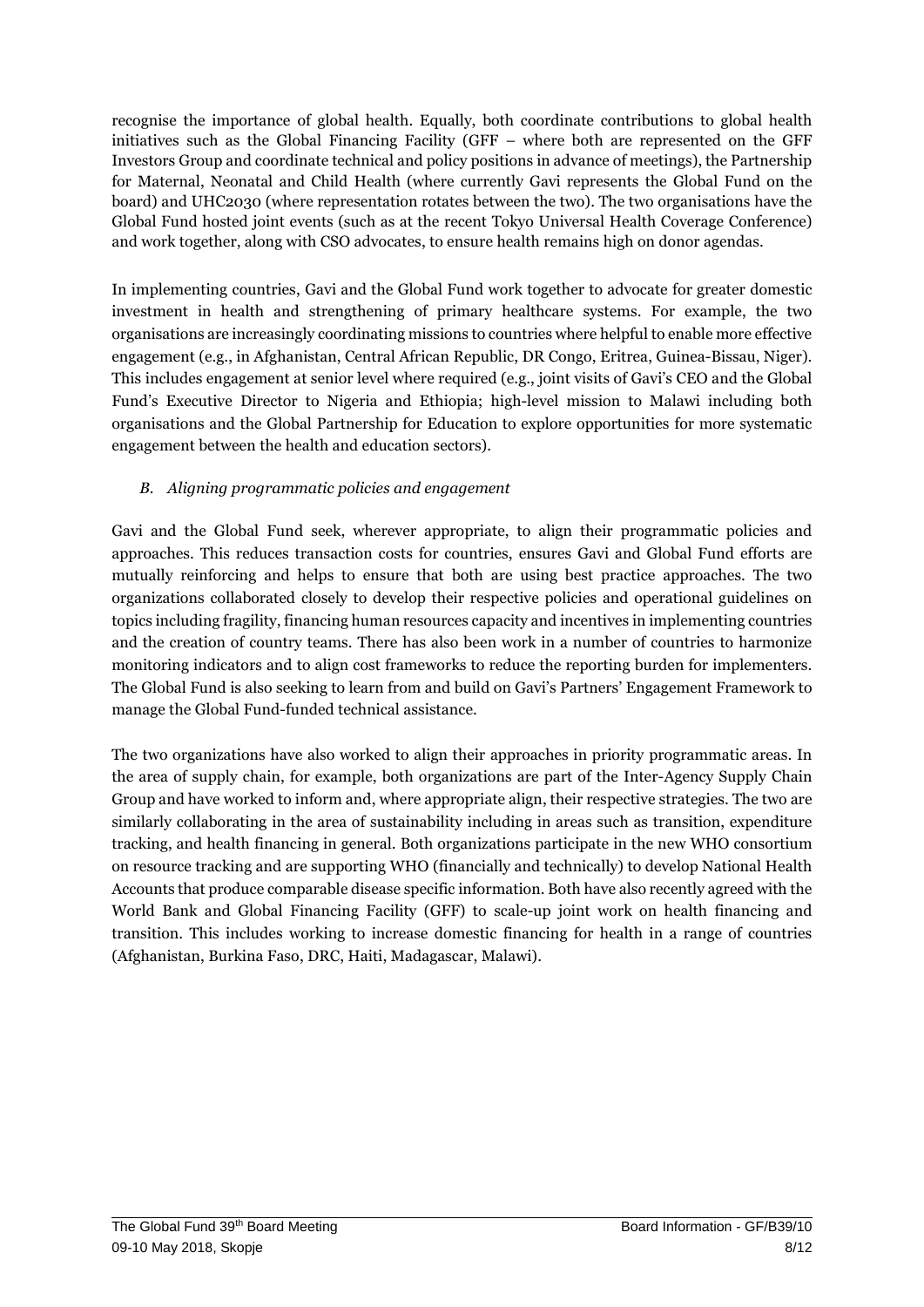#### *C. Making joint or coordinated investments*

Over recent years, Gavi and the Global Fund have increasingly coordinated their country-level engagement and investments. This is particularly relevant where countries choose to use the support of both organisations to tackle similar bottlenecks (e.g., to strengthen supply chains) or where both face similar challenges (e.g., low fiduciary management capacity in the same implementing entity). The two organisations have aligned health systems investments in countries including Burkina Faso, DR Congo, Ethiopia, Gambia, Guinea, Lesotho, Liberia, Malawi, Papua New Guinea, Sierra Leone and Tanzania. This includes joint efforts to strengthen supply chains (e.g., in DR Congo, Guinea-Bissau, Papua New Guinea) and data systems including roll-out of DHIS2, the leading health management information system (e.g., Cameroon, Chad, DR Congo, Mali, Malawi, South Sudan). For example, in Mali, Gavi and the Global Fund coordinated and co-financed a Service Availability and Readiness Assessment and the two organisations have aligned their support to roll-out DHIS2.

Both Gavi and the Global Fund make substantial investments in evaluations and the two are increasingly working together to identify synergies. Gavi participated in the last Global Fund Technical

#### **Case example 3: Joint support for health post construction in Lesotho**

Lesotho's National Health Strategy seeks to increase the number of health posts in the country in order to increase access to services, particularly in hard to reach areas. The country had separately sought Gavi and the Global Fund health systems strengthening (HSS) funding for this purpose. Gavi and the Global Fund worked with the Ministry of Health to develop a coordinated approach with a Joint Roadmap for the construction and delivery of the health posts. The two organisations worked together to agree with the government on the locations of the health posts, their design (in consultation with WHO), cost sharing arrangements for their construction, the health service package to be provided and also on the cadre of health care workers to staff the health posts.

The two agencies also developed a joint agreement with the Government on reporting and on the use of the Global Fund LFA to monitor and supervise construction. This approach enabled Gavi and the Global Fund to maximise their respective impact in helping to address a key barrier to access to services in hard to reach communities, while also reducing transaction costs of the country.

Evaluation Reference Group (TERG) and the TERG Chair and the Global Fund Secretariat attended Gavi's last Evaluation Advisory Committee to discuss potential areas of collaboration including conducting joint evaluations, using the same evaluators and jointly disseminating evaluation reports. The Global Fund is launching Prospective Country Evaluations, which build on aspects of Gavi's Full Country Evaluations, and the two organisations are actively exploring potential synergies and avoiding duplication (e.g., by using the same evaluation partners in Uganda and Mozambique).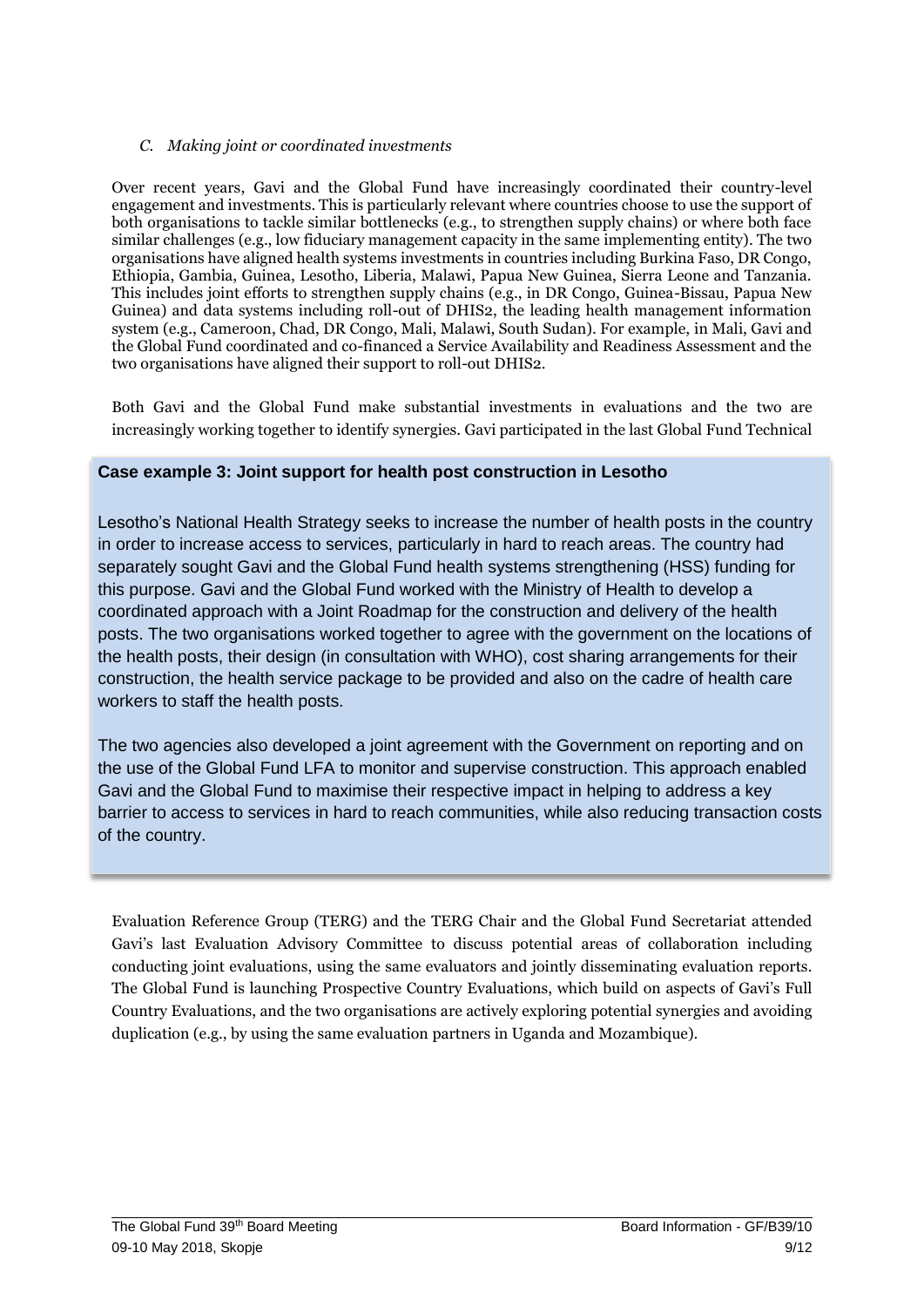#### **Case example 4: Health System Funding Platform**

In 2010, Gavi, the Global Fund and the World Bank, with support from WHO, began to explore creating a Health Systems Funding Platform (HSFP). The objective was to align the HSS funding of all three organisations against a single country-owned plan, budget and monitoring framework. Countries would be able to submit a single, integrated application for health systems support from Gavi and the Global Fund, which would be designed to align with HSS support being provided through separate channels by the World Bank.

Teams from Gavi and the Global Fund worked extensively together over the following 18 months to align their HSS processes, policies and guidelines. The teams prioritised a number of countries with potential to benefit from the HSFP – either in developing a new HSS application or to align existing HSS grants. A number of these countries subsequently submitted HSFP applications.

Ultimately, however, the HSFP was not successful. This was primarily because both organisations' approach to HSS support evolved differently while the HSFP was being developed. Gavi's Board decided to cap the share of Gavi funding being invested in HSS at 25% and increasingly required that these investments were tied to improving immunisation outcomes given stagnating coverage and the specific requirements of immunisation programmes, rather than supporting general strengthening of health systems. And the Global Fund Board decided that support should be primarily provided within disease grants. This example illustrates that joint approaches need to be well thought through, compatible with the strategies of both organisations and have consistent support from both Boards to be successful and avoid creating high transaction costs, as well as confusion for countries.

At global level, Gavi and the Global Fund agreed to co-finance (with UNITAID) malaria vaccine pilots with Gavi committing US\$24.6 million for phase 1, the Global Fund committing US\$15 million and Unitaid US\$9.6 million. Gavi, UNITAID and the Global Fund have now signed a joint MOU to align on guiding principles for how to work together over the course of the pilots and all three funders have agreed on a joint reporting and accountability framework to monitor progress and management of funds.

#### 2. Operational efficiencies

In 2018, the Gavi and the Global Fund secretariats – alongside Unitaid, Stop TB and Roll Back Malaria – will relocate to the Global Health Campus (GHC). The Campus is designed to foster collaboration, enable new ways of working and inspire innovation, so we can deliver greater impact for the people we serve. The new offices will not only deliver operational cost efficiencies, in the form of lower rent and service charges, but also act as an enabler for enhanced programmatic collaboration and efficiencies, building on the existing collaboration described above, in delivering impact in country. Co-locating will strengthen the impact of our individual missions, driving long-term efficiencies that will far outstrip the significant initial cost savings associated with the building.

In March 2017, the respective leaderships of Gavi and the Global Fund agreed an equal partnership in the Health Campus. At one level, the agreement simply formalised the strong spirit of collaboration with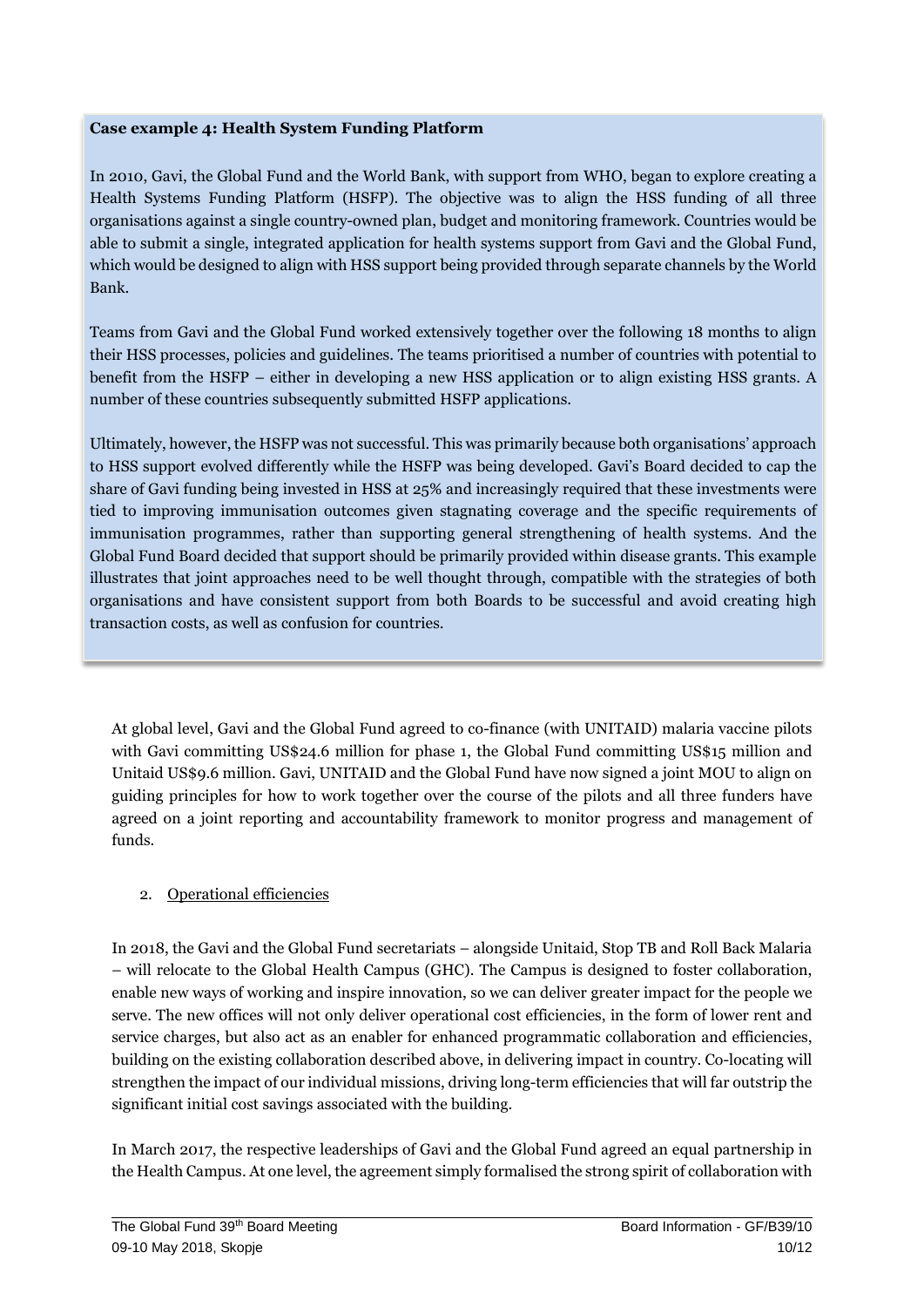which the respective project teams had already been working together. But the agreement also represented an important strategic milestone. Acting as joint investors in the Health Campus has helped formalise new ways for the Global Fund and Gavi to make decisions together. This is significant not only for the collective ability to deliver a successful move, but as the basis for a lasting partnership.

The Global Fund and Gavi are projected to occupy approximately 85% of the GHC office space (Gavi will occupy 25% and the Global Fund will occupy 61%). The remaining space will be occupied by Unitaid, Stop TB and Roll Back Malaria. In terms of cost savings, the Global Fund has estimated savings of US\$57m over the 10 years of its lease, in annual rent and associated services. For Gavi, the current expectation is that it will save up to US\$15 million in rent and associated services. Both organisations expect to recoup their capital and moving costs of relocating to the GHC within approximately six years.

Beyond the savings from building costs, we will benefit from operational cost efficiencies, and expect to drive greater value for money by sharing facilities and services. The two organisations will share a number of services from day 1 (e.g., facilities management, security, printing, the IT network and communications). Upon moving into the GHC, Gavi and the Global Fund teams will work towards greater collaboration, identifying and more structurally reviewing and assessing the opportunities for joint efficiencies. The options and trade-offs in potential areas of collaboration are complex and the respective teams will be exploring the best long-term collaboration model.

### **V. Future outlook**

Gavi and the Global Fund work closely across many areas of their businesses. With the move to the GHC, there will be incremental and increased opportunities for collaboration, especially in headquarters functions, which can further increase the efficiency and impact of both organisations. Both will continue to prioritise closer collaboration where this can add value, while also recognising that differences in the two organisations' missions and models can limit the scope for collaboration in some areas, or mean that other partners are a more natural fit. The Gavi and the Global Fund leadership teams will continue to meet regularly following the move to the GHC, to discuss how the two organisations are working together.